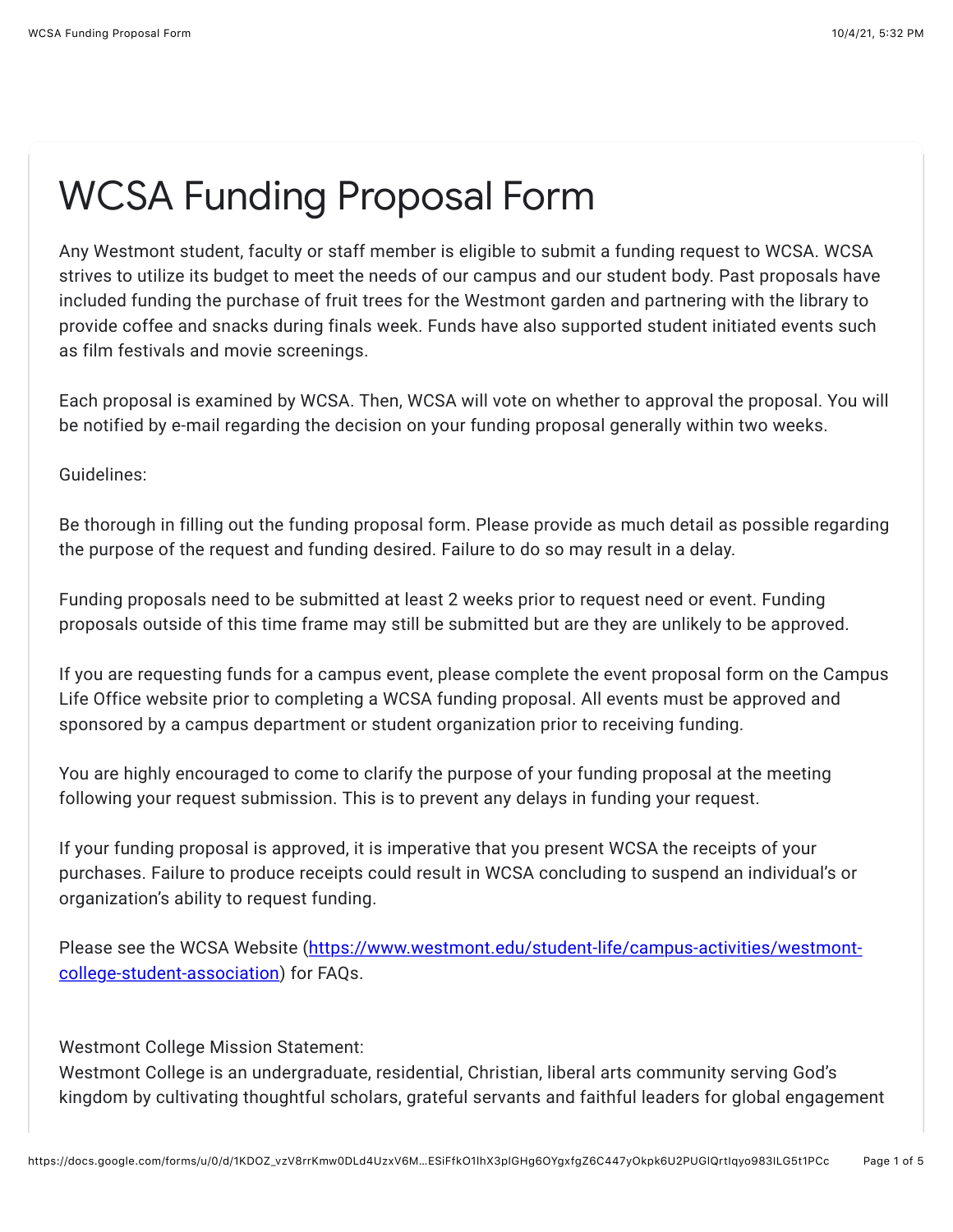with the academy, church and world.

WCSA Mission Statement:

WCSA is the voice that represents the diverse views, beliefs, needs, and desires of our student body. We seek to unify faculty, staff, administration, and students by promoting communication and initiating change at Westmont College.

Group Name \*

Quarantine Hospitality Team

Contact Person \*

Sofia Pela

Contact Email \*

Spela@westmont.edu

Project Name \*

Bags for those quarantined

Department Affiliation \*

WAC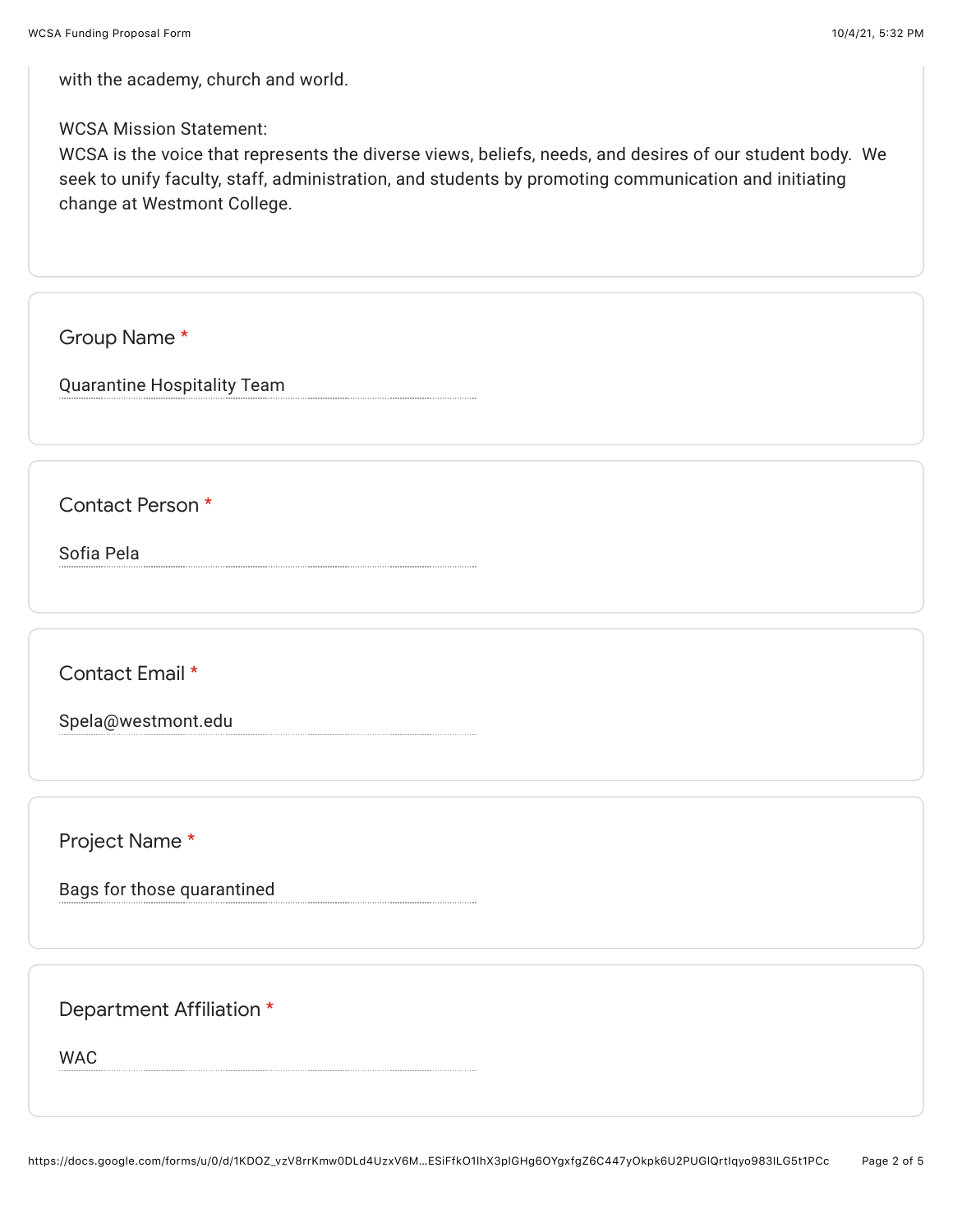| Proposal Date *                                 |  |  |
|-------------------------------------------------|--|--|
| MM DD<br>YYYY                                   |  |  |
| 10 / 04 / 2021                                  |  |  |
|                                                 |  |  |
|                                                 |  |  |
| Project Date *                                  |  |  |
| MM DD<br>YYYY                                   |  |  |
| 10 / 10 / 2021                                  |  |  |
|                                                 |  |  |
| Is the event open to the entire student body? * |  |  |
|                                                 |  |  |
| Yes                                             |  |  |

Has your group submitted a funding proposal before? \*

| $\circ$ Yes |  |
|-------------|--|
| ( ) No      |  |

O No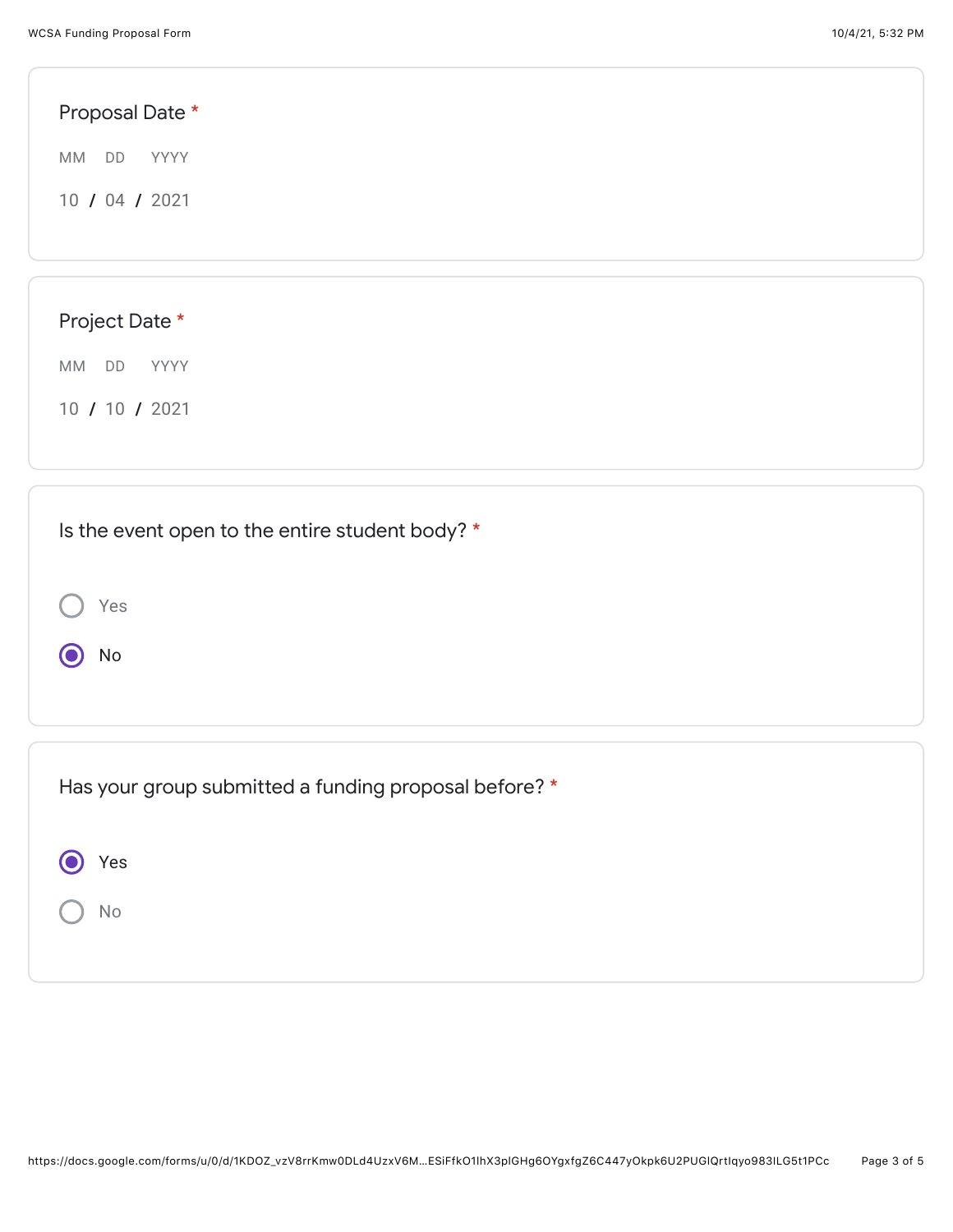If yes, when?

Last year

Describe the nature of your project (Target population, number of students involved, length of project, etc.) \*

To help those in quarantine feel as though they are not isolated completely and forgotten about.

What do you hope to achieve with this project? \*

To help those isolated feel seen and not alone.

How much money are you requesting from WCSA? Please provide an itemized budget (item, price, and total amount). \*

Bubbles for \$16.97. 2 candy packs for \$8.90. Cough drops \$6.98. Total after tax \$47.37.

How does your project relate to the mission of the college and WCSA? (Mission statements are at the top of this form) \*

To share the love of Jesus and meet the need of the students who are on the margins of campus.